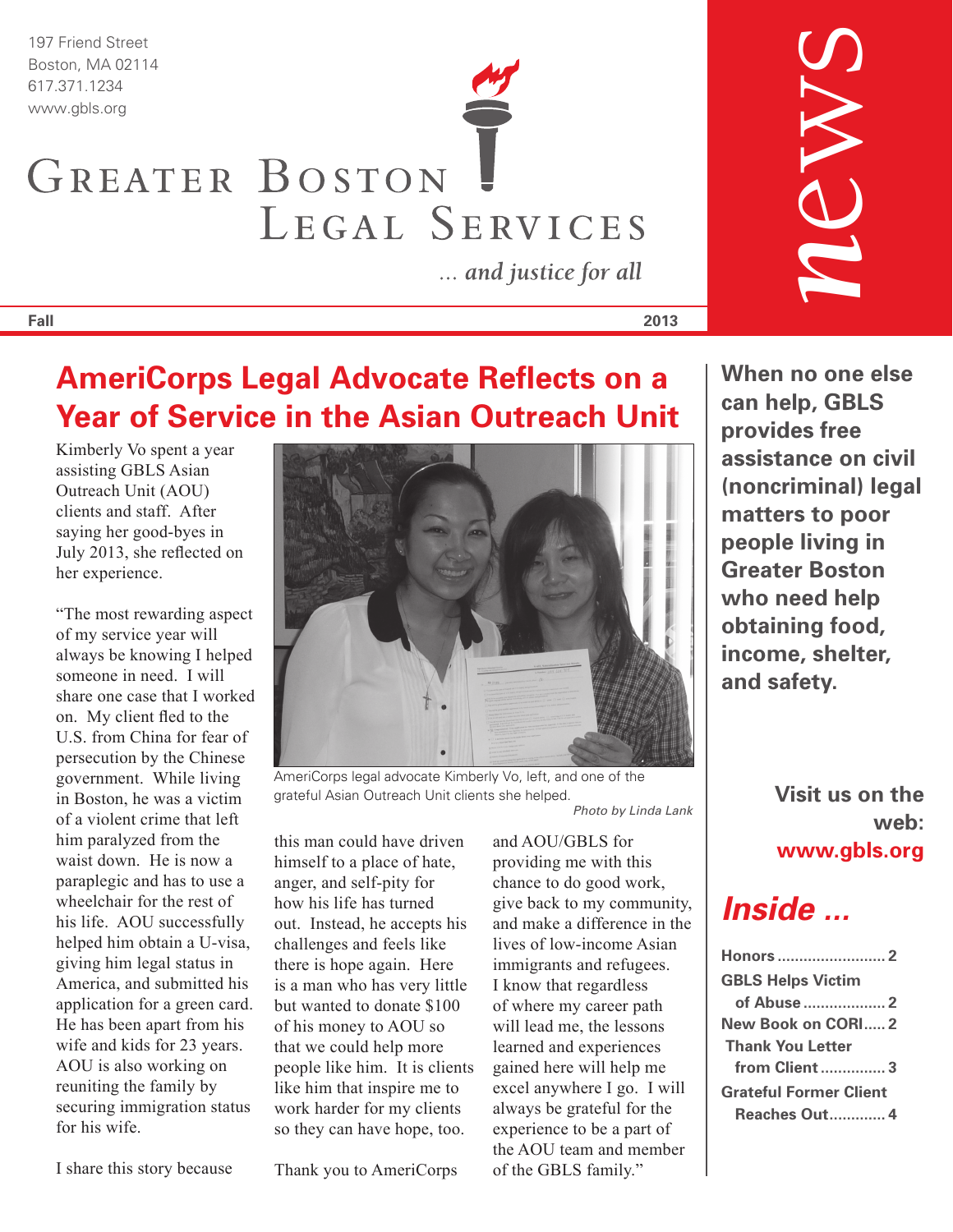## **Honors**

Senior Attorneys **Dick Bauer**  and **Ellen Shachter** were awarded a Hazel Hughes Award for community activism by the Somerville Community Corporation (SCC), for their roles on the Somerville Community Preservation Act campaign. The Act was approved by nearly 75% of voters and imposes a property tax surcharge to be used for affordable housing, open space, and historic preservation.

Senior Attorney **Manisha Bhatt** was named by Governor Deval Patrick to the Judicial Nominating Commission.

Lead Attorney **Monica Halas** was named a Massachusetts Lawyers Weekly 2013 Top Women of Law honoree. The award recognizes "women who have made great professional strides and demonstrated outstanding accomplishments in private practice, the corporate arena and social advocacy."

**GBLS** was awarded a Community Partner of the Year award by Year Up due to its "outstanding leadership in this community, helping guide young men and women from Year Up to reach their full potential and succeed. GBLS helps them navigate the challenging systems they encounter, as they try to bring stability to their own lives, as well as the lives of their families." Year Up provides urban young adults with the skills, experience, and support to reach their potential through professional careers and higher education.

## **GBLS Helps Victim of Abuse and her Children Obtain Support and Stability**

"Mary" is the mother of a 4- and 9-year-old and is a domestic violence survivor. Her children's father, who has a substance abuse problem, abused her. She finally left him to ensure the children's safety and stability.

Once away, Mary needed to focus on meeting her children's needs — needs as basic as food, housing, clothes, and shoes — before being able to focus on finding a job. Transitional Aid to Families with Dependent Children (TAFDC) was fortunately there to provide the safety net so Mary could provide those necessities.

Mary was determined to use the education and training requirement imposed on TAFDC recipients to obtain the skills needed to acquire a job that would support her family, so she enrolled in and earned a degree in Practical Nursing.

Unfortunately, part-way through her training DTA terminated her benefits when her DTA worker failed to

GBLS' Criminal Offender Record Information (CORI) Project attorney Pauline Quirion edited "Massachusetts Criminal Offender Record Information (CORI) Law" which was published by Massachusetts Continuing Legal Education in early 2013. She also authored several chapters.

record Mary's participation in her nursing program. Mary turned to GBLS for help. Her GBLS attorney, Lizbeth Ginsburg, was able to unearth the error and get her TAFDC reinstated. In addition, on more than one occasion, DTA failed to respond to Mary's requests for a child care referral, which she needed to obtain a voucher for subsidized child care. Without it, Mary would not have been able to continue her nursing program. Lizbeth was there to help in these instances.

When Mary graduated from her Practical Nursing program, she emailed Lizbeth to tell her that "Things have been going well, I am going to take my NCLEX *[National Council Licensure Examination]* tomorrow to get my nursing license, then I will be able to move forward with getting a job and slowly but surely getting back on my own two feet. It would not have been possible at all without your help! …I know that you went above and beyond for me many times





Attorney Ginsburg helped a family obtain the safety net and child care they needed to start a new life.

*Photo by Linda Lank*

and I can not express how much that means to me."

Recently, Mary emailed to say that she is "working like crazy" and is "so happy about it!". During the 2013 summer semester she also started taking some of the classes she needs to pursue her Registered Nursing degree. Her benefits, TAFDC, SNAP (Food Stamps), and child care have been essential; without them, she wouldn't have been able to take the steps necessary to start her nursing career.

Your support ensured that Attorney Ginsberg was there to help.

correcting, and expunging CORI information and filing appeals of denials of requests to seal records. The book brings readers current on reforms that overhauled the CORI system in 2012 and the impact on the rights and protections of Massachusetts residents with CORIs.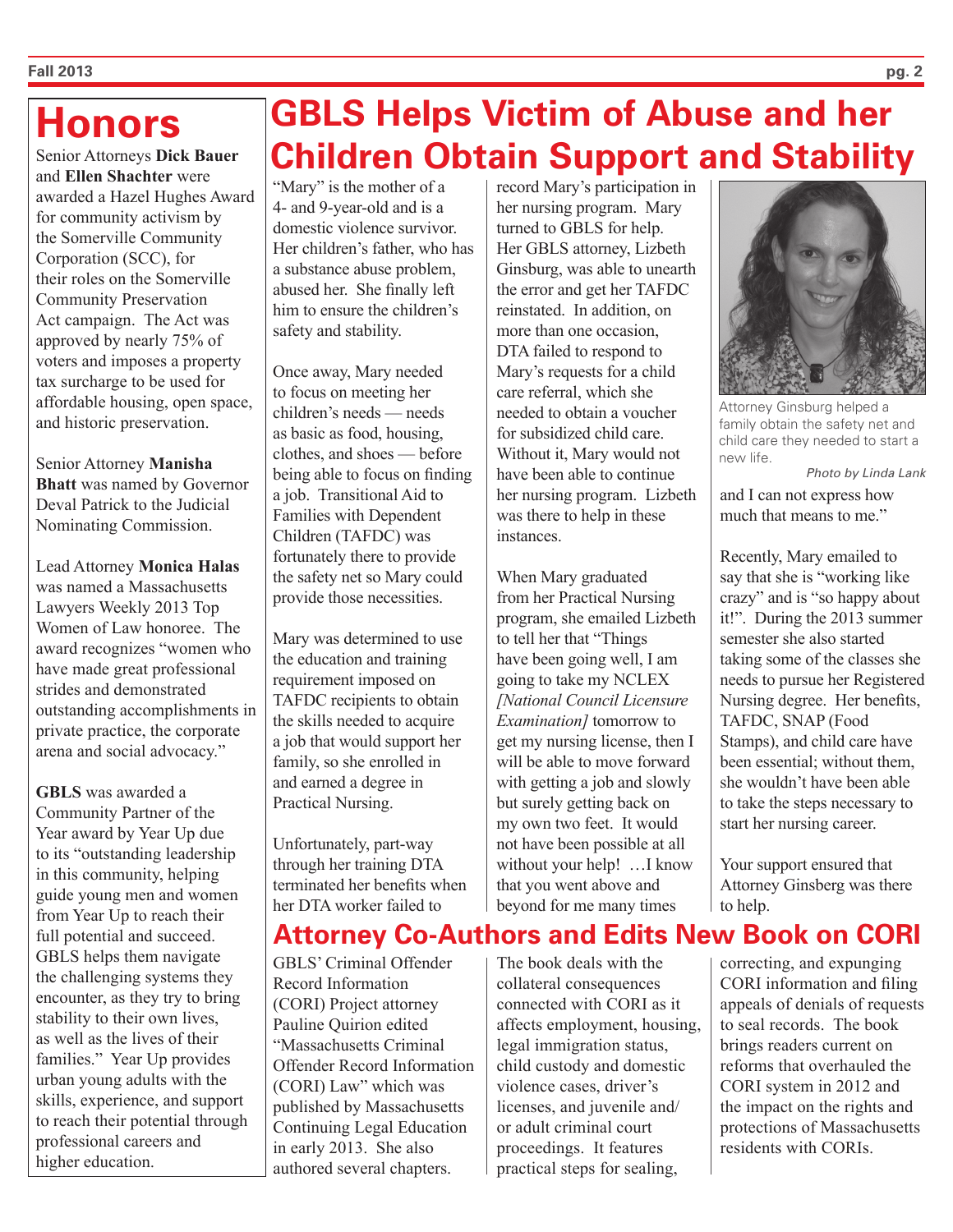*Dear Attorney Filler:*

*This letter has been a long time in coming. I want to thank you for all the support and guidance you have given me. When someone referred you to me and we got together, I was feeling lost and hopeless. I can't remember the date we connected but I will never forget the caring and help you extended to me.*

*The economy had affected my business so much that I was having trouble paying my bills including bills for essential things like food and utilities. I felt completely overwhelmed because I could not take care of myself financially and I was feeling immobilized. This was especially scary since I always considered myself resourceful and resilient but was now feeling depressed and stuck. I didn't know where to turn for help and what help was out there for me.*

*You reassured me that help was out there and took the time to help me start filling out a food stamps application. You referred me to a local agency and social worker who came to see me quickly and continued to help me in concrete ways. When the food stamp bureaucracy started to <sup>g</sup>ive me a hard time you stepped in and offered help to deal with them. I am a smart woman but when I was feeling so much despair, I needed people like you to step in and offer me concrete help at no fee. If there had been a fee, I could never have used your help.*

*You always ended each request or question with the line that if you could ever be of more help just contact you. I felt as if you held my hand and kept me from drowning. I don't know what would have happened to me without you. I might be homeless or worse. While I'm on a limited income, at least I feel I now have my quality of life back. I feel back on my feet. I no longer feel helpless and hopeless. I need to be frugal but I'm managing.*

*I am so grateful your organization exists and you have helped me feel as though I have my life back. I have regained my sense of perspective and my sense of humor. You treated me with great care and respect. I always felt you had my back. Your organization is lucky to have you. Thank you more than I can express in words.*

*With appreciation,*

*Cheryl*